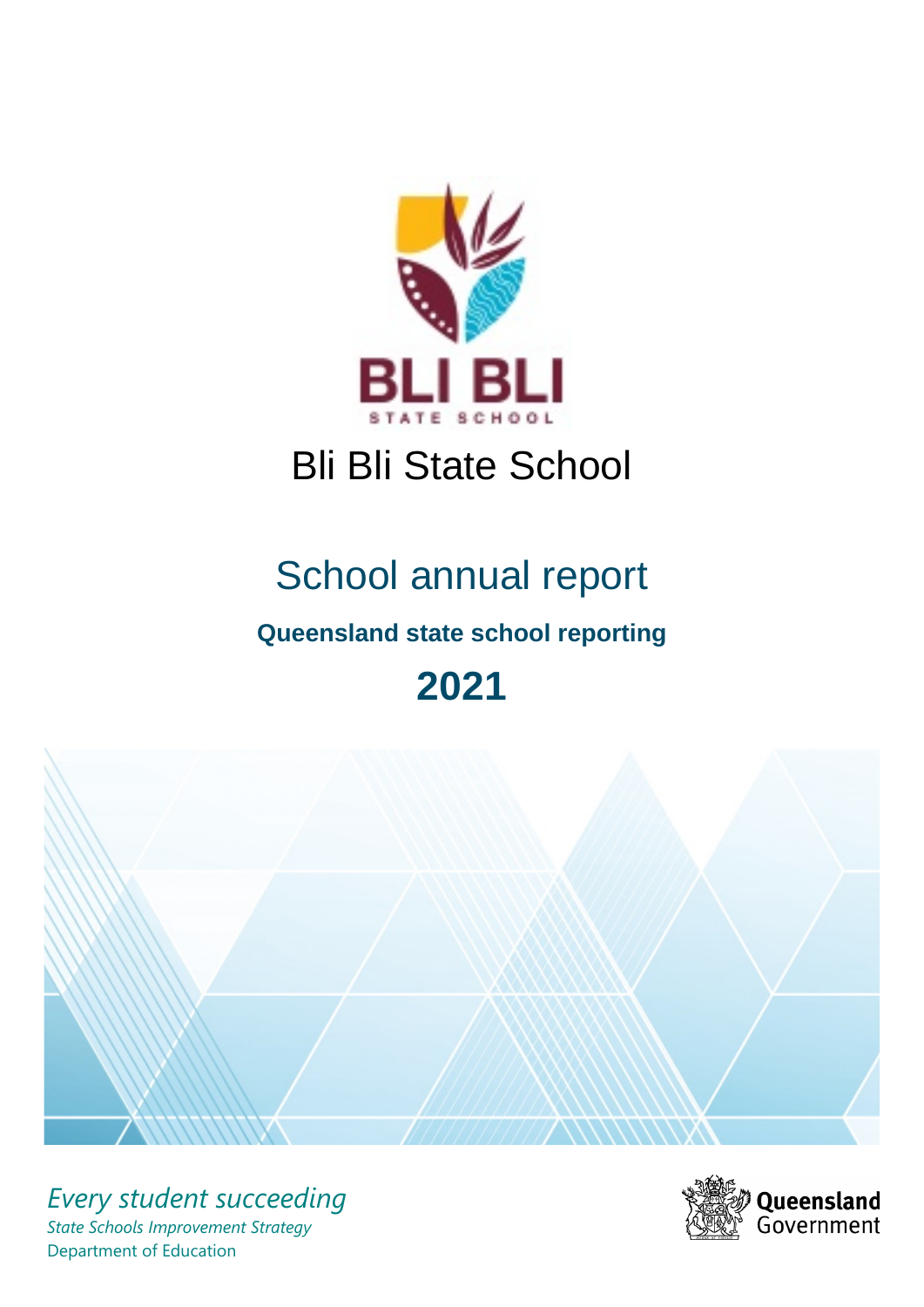**OFFICIAL – Public** Published as information source only. Public information used to create this report may not appear in this format in the public domain Please refer to disclaimer information.

#### **Contact details**

| <b>Postal Address</b> | School Road Bli Bli 4560     |
|-----------------------|------------------------------|
| <b>Phone</b>          | (07) 5458 2111               |
| Fax                   | (07) 5458 2100               |
| Email                 | principal@blibliss.eq.edu.au |
| Website               | https://blibliss.eq.edu.au   |

#### **Disclaimer**

The materials presented in this report are distributed by the Department of Education (the department) as an information source only.

The information and data in this report is subject to change without notice.<br>The department makes no statements, representations, or warranties about the accuracy or completeness of, and you should not rely on, any informa report.

The department disclaim all responsibility and all liability (including without limitation, liability in negligence) for all expenses, losses, damages and costs you might incur as a result of the information in this report being inaccurate or incomplete in any way, and for any reason.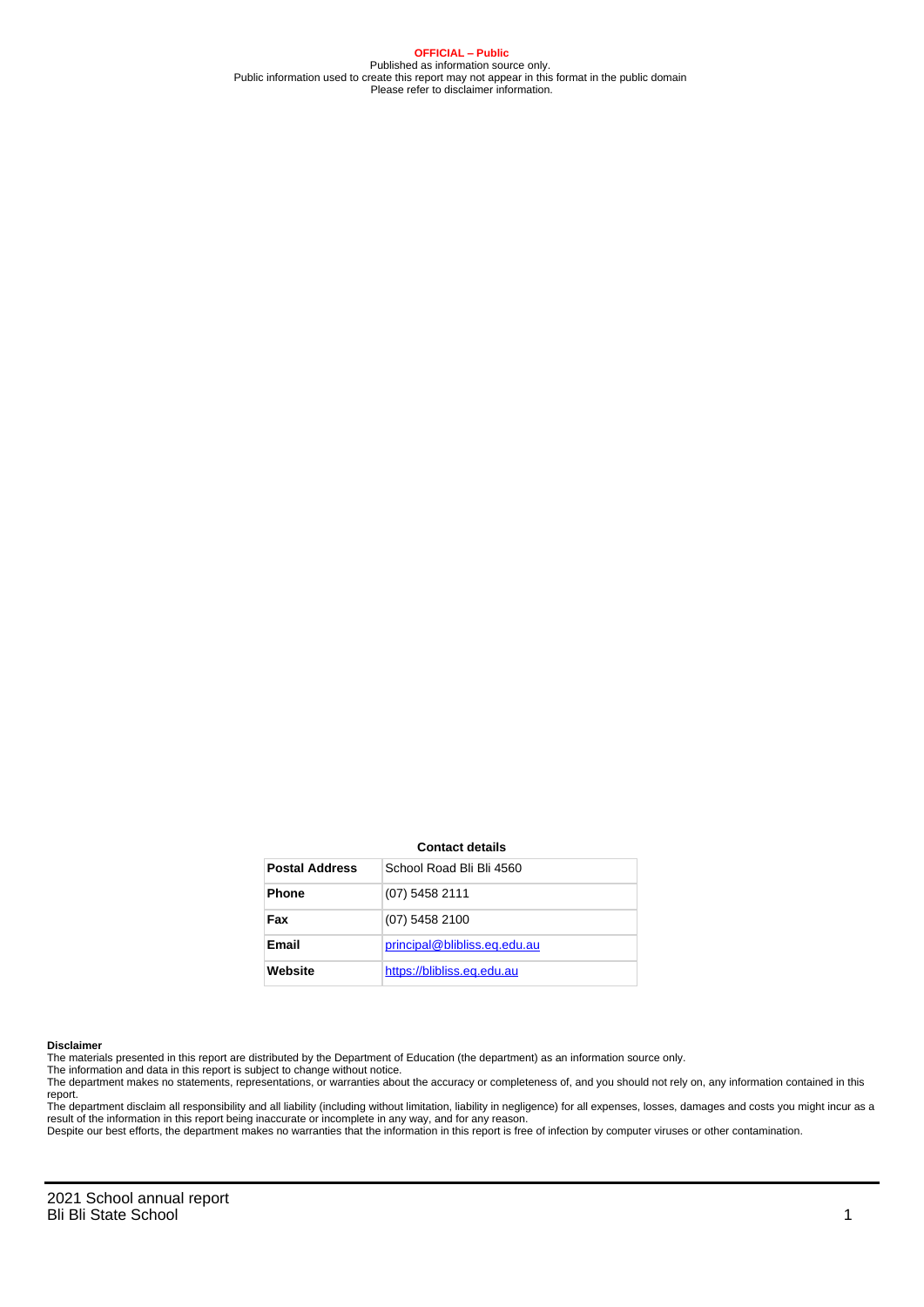| School context                   |                                                                                                                                                                                              |
|----------------------------------|----------------------------------------------------------------------------------------------------------------------------------------------------------------------------------------------|
| Coeducational or single sex      | Coeducational                                                                                                                                                                                |
| <b>Independent Public School</b> | Yes                                                                                                                                                                                          |
| Year levels offered in 2021      | Prep Year - Year 6                                                                                                                                                                           |
| Webpages                         | Additional information about Queensland state schools is located on the:<br>My School website<br>Queensland Government data website<br>Queensland Government schools directory website.<br>٠ |

# **Characteristics of the student body**

### **Student enrolments**

#### **Table 1: Student enrolments by year level**

|                   |      | <b>February</b> |      |      | <b>August</b> |      |
|-------------------|------|-----------------|------|------|---------------|------|
| <b>Year Level</b> | 2019 | 2020            | 2021 | 2019 | 2020          | 2021 |
| <b>Prep Year</b>  | 96   | 94              | 97   | 95   | 92            | 94   |
| Year 1            | 118  | 96              | 88   | 119  | 95            | 89   |
| Year <sub>2</sub> | 99   | 119             | 96   | 94   | 113           | 96   |
| Year <sub>3</sub> | 96   | 90              | 108  | 99   | 89            | 113  |
| Year 4            | 108  | 96              | 88   | 106  | 93            | 91   |
| Year <sub>5</sub> | 84   | 110             | 82   | 83   | 106           | 83   |
| Year <sub>6</sub> | 81   | 83              | 102  | 80   | 84            | 98   |
| <b>Total</b>      | 682  | 688             | 661  | 676  | 672           | 664  |

Notes

1. Student counts include headcount of all full- and part-time students at the school.

## **Average class sizes**

#### **Table 2: Average class size information for each phase of schooling**

| <b>Year Levels</b> | 2019 | 2020 | 2021 |
|--------------------|------|------|------|
| Prep – Year 3      | 23   | 23   | 24   |
| Year 4 – Year 6    | 27   | 26.  | 25   |

Notes

1. Classes are measured against the target of 25 students per teacher in Prep to Year 3 and Years 11 to 12, and target of 28 students per teacher in Years 4 to 10. Where composite classes exist across cohorts (e.g. Year 3/4) the class size targets would be the lower cohort target.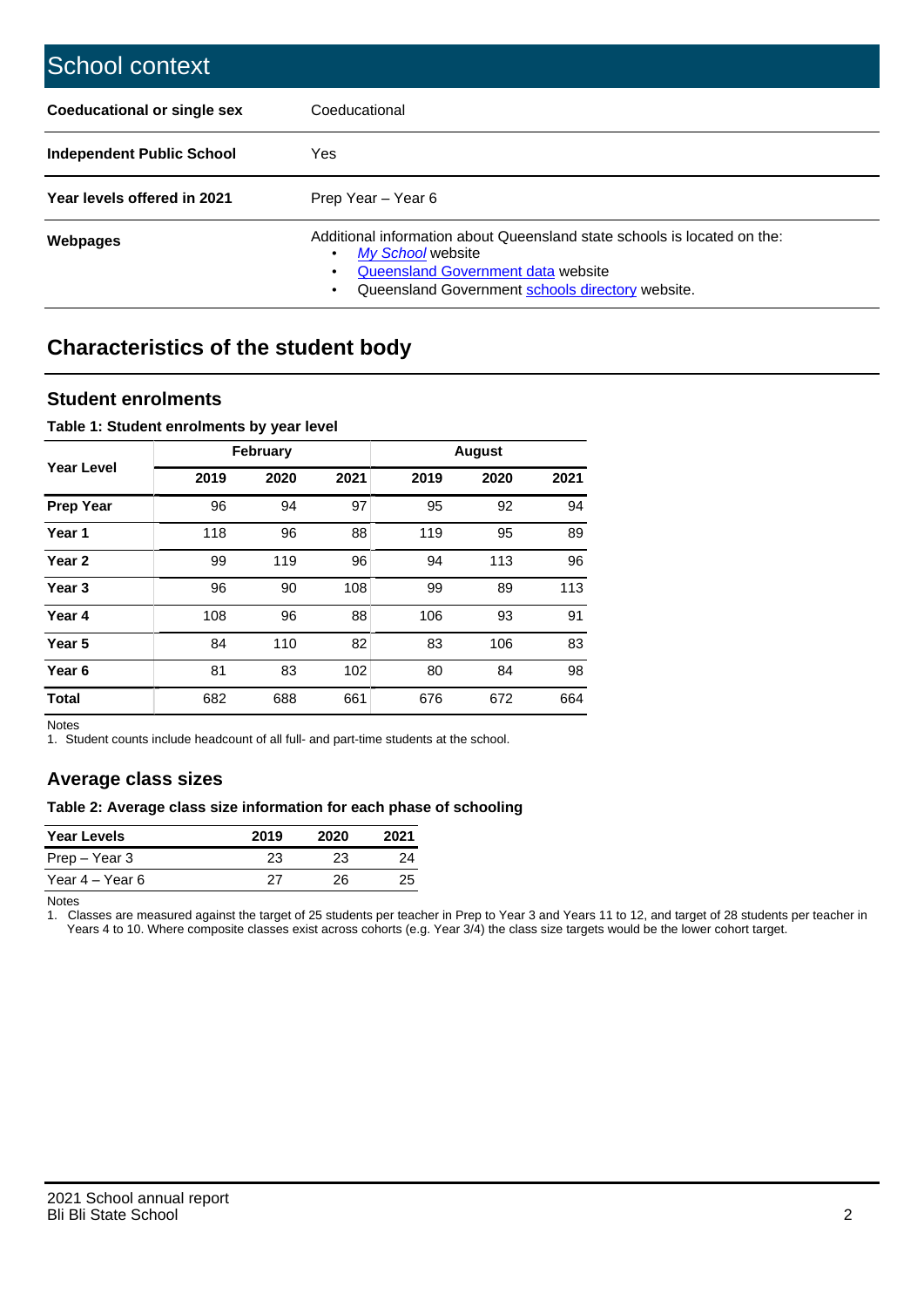## **Respectful relationships education**

To support students' learning, health and wellbeing all state schools are required to implement respectful relationships education through the Prep to Year 10 Australian Curriculum: Health and Physical Education and/or through school pastoral care programs across Prep to Year 12.

### **Parent, student and staff satisfaction**

Tables 3–5 show selected items from the Parent/Caregiver, Student and Staff School Opinion Surveys. In response to the COVID-19 health emergency, the annual school opinion surveys of students, teachers and staff were not administered in 2020. A new time series started in 2021 and data from this collection is not considered directly comparable with earlier collections due to significant methodology changes.

For state level information go to the **[School Opinion Survey](https://qed.qld.gov.au/publications/reports/statistics/schooling/schools/schoolopinionsurvey) webpage**.

#### **Table 3: Parent/Caregiver Survey**

| Percentage of parents/caregivers who agree <sup>1</sup> that:                                               | 2019  | 2020 | 2021   |
|-------------------------------------------------------------------------------------------------------------|-------|------|--------|
| This is a good school.                                                                                      | 93.7% |      | 97.0%  |
| My child likes being at this school. <sup>2</sup>                                                           | 93.8% |      | 95.5%  |
| My child feels safe at this school. <sup>2</sup>                                                            | 95.3% |      | 96.3%  |
| My child's learning needs are being met at this school. <sup>2</sup>                                        | 84.4% |      | 90.2%  |
| My child is making good progress at this school. <sup>2</sup>                                               | 90.6% |      | 94.7%  |
| Teachers at this school expect my child to do his or her best. <sup>2</sup>                                 | 96.9% |      | 100.0% |
| Teachers at this school provide my child with useful feedback about his or her school<br>work. <sup>2</sup> | 90.5% |      | 93.6%  |
| Teachers at this school motivate my child to learn. <sup>2</sup>                                            | 92.2% |      | 93.9%  |
| Teachers at this school treat students fairly. <sup>2</sup>                                                 | 90.5% |      | 95.6%  |
| can talk to my child's teachers about my concerns. <sup>2</sup>                                             | 95.3% |      | 97.0%  |
| This school works with me to support my child's learning. <sup>2</sup>                                      | 92.2% |      | 94.8%  |
| This school takes parents' opinions seriously. <sup>2</sup>                                                 | 86.9% |      | 92.1%  |
| Student behaviour is well managed at this school. <sup>2</sup>                                              | 90.5% |      | 91.8%  |
| This school looks for ways to improve. <sup>2</sup>                                                         | 96.8% |      | 94.5%  |
| This school is well maintained. <sup>2</sup>                                                                | 96.9% |      | 95.5%  |

Notes

1. Agree represents the percentage of respondents who Somewhat Agree, Agree or Strongly Agree with the statement.

2. Nationally agreed parents/caregiver items.

3. DW = Data withheld to ensure confidentiality.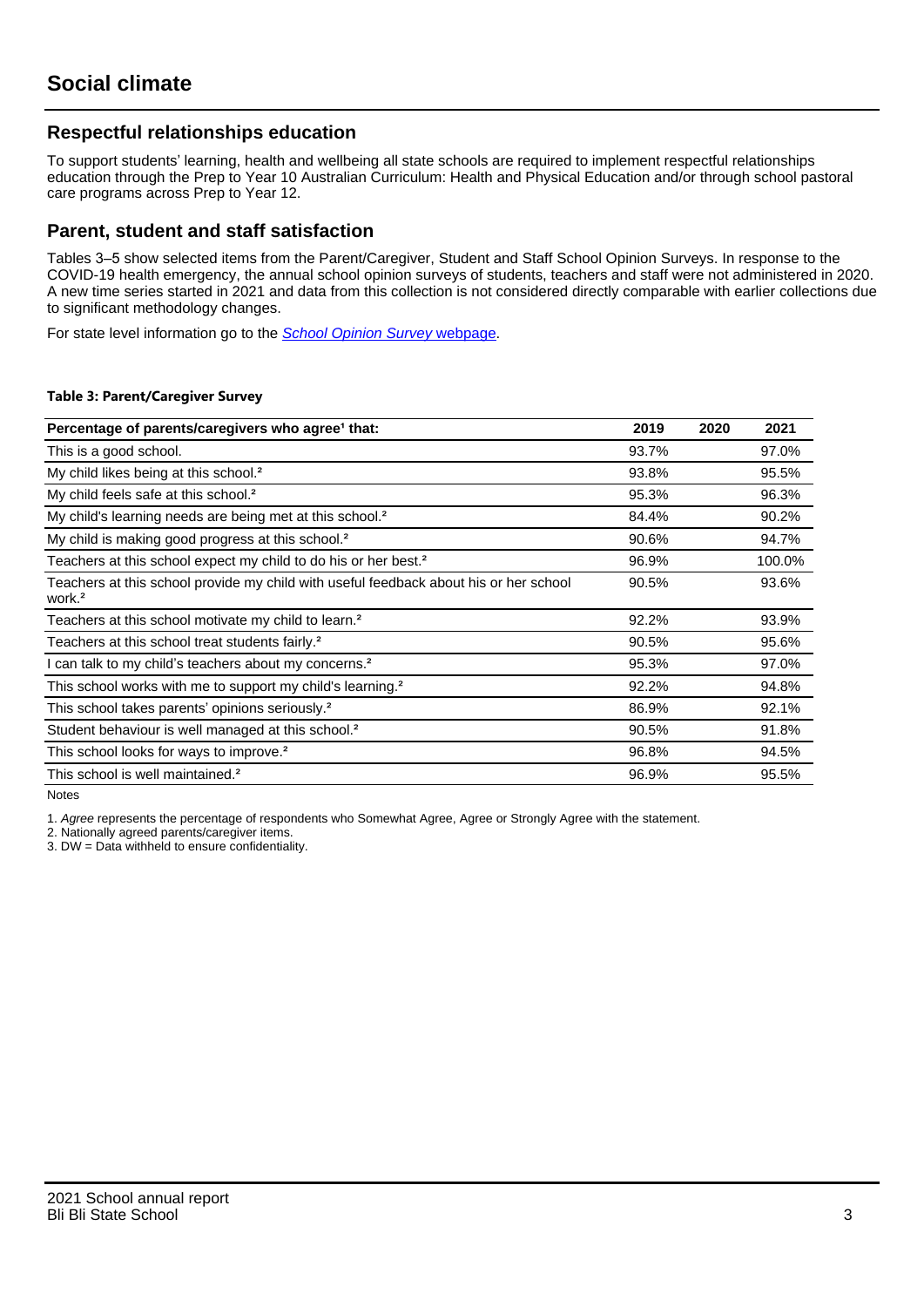#### **Table 4: Student Survey**

| Percentage of students who agree <sup>1</sup> that:                            | 2019   | 2020 | 2021  |
|--------------------------------------------------------------------------------|--------|------|-------|
| I like being at my school. <sup>2</sup>                                        | 95.8%  |      | 75.2% |
| I feel safe at my school. <sup>2</sup>                                         | 91.6%  |      | 90.1% |
| My teachers motivate me to learn. <sup>2</sup>                                 | 97.9%  |      | 92.0% |
| My teachers expect me to do my best. <sup>2</sup>                              | 100.0% |      | 96.8% |
| My teachers provide me with useful feedback about my school work. <sup>2</sup> | 98.9%  |      | 88.7% |
| Teachers at my school treat students fairly. <sup>2</sup>                      | 92.6%  |      | 75.8% |
| I can talk to my teachers about my concerns. <sup>2</sup>                      | 89.4%  |      | 75.6% |
| My school takes students' opinions seriously. <sup>2</sup>                     | 90.4%  |      | 72.4% |
| Student behaviour is well managed at my school. <sup>2</sup>                   | 86.3%  |      | 72.5% |
| My school looks for ways to improve. <sup>2</sup>                              | 94.7%  |      | 91.5% |
| My school is well maintained. <sup>2</sup>                                     | 96.8%  |      | 82.1% |
| My school gives me opportunities to do interesting things. <sup>2</sup>        | 91.4%  |      | 86.5% |

Notes

1. Agree represents the percentage of respondents who Somewhat Agree, Agree or Strongly Agree with the statement.

2. Nationally agreed student items.

3. DW = Data withheld to ensure confidentiality.

#### **Table 5: Staff Survey**

| Percentage of staff who agree <sup>1</sup> that:                                                            | 2019   | 2020 | 2021   |
|-------------------------------------------------------------------------------------------------------------|--------|------|--------|
| I feel confident embedding Aboriginal and Torres Strait Islander perspectives across the<br>learning areas. | 94.4%  |      | 90.0%  |
| I enjoy working at this school. <sup>2</sup>                                                                | 94.5%  |      | 100.0% |
| I feel this school is a safe place in which to work. <sup>2</sup>                                           | 98.1%  |      | 98.3%  |
| I receive useful feedback about my work at this school. <sup>2</sup>                                        | 96.3%  |      | 96.4%  |
| Students are encouraged to do their best at this school. <sup>2</sup>                                       | 100.0% |      | 100.0% |
| Students are treated fairly at this school. <sup>2</sup>                                                    | 100.0% |      | 98.3%  |
| Student behaviour is well managed at this school. <sup>2</sup>                                              | 98.0%  |      | 93.0%  |
| Staff are well supported at this school. <sup>2</sup>                                                       | 92.7%  |      | 96.4%  |
| This school takes staff opinions seriously. <sup>2</sup>                                                    | 96.1%  |      | 100.0% |
| This school looks for ways to improve. <sup>2</sup>                                                         | 96.3%  |      | 100.0% |
| This school is well maintained. <sup>2</sup>                                                                | 94.4%  |      | 87.7%  |
| This school gives me opportunities to do interesting things. <sup>2</sup>                                   | 94.2%  |      | 92.7%  |

Notes

1. Agree represents the percentage of respondents who Somewhat Agree, Agree or Strongly Agree with the statement.

2. Nationally agreed staff items.

3. DW = Data withheld to ensure confidentiality.

## **Description of how this school manages non-attendance**

Queensland state schools manage non-attendance in line with the Queensland Department of Education procedures: [Managing Student Absences and Enforcing Enrolment and Attendance at State Schools](https://ppr.qed.qld.gov.au/pp/managing-student-absences-and-enforcing-enrolment-and-attendance-at-state-schools-procedure); and [Roll Marking in State Schools,](https://ppr.qed.qld.gov.au/pp/roll-marking-in-state-schools-procedure) which outline processes for managing and recording student attendance and absenteeism.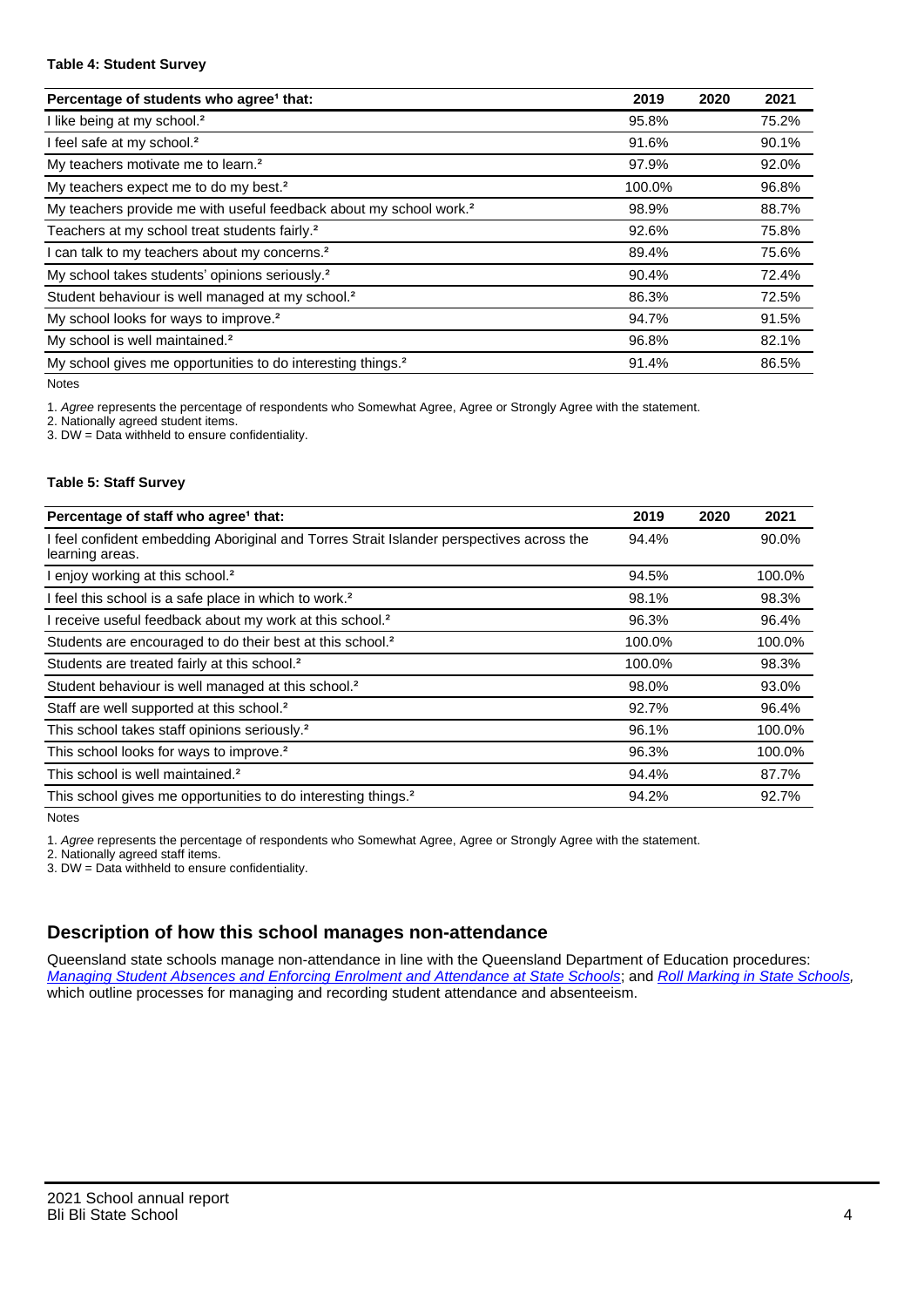## **School disciplinary absences**

#### **Table 6: Count of school disciplinary absences at this school**

| Type of school disciplinary absence | 2019 | 2020 | 2021 |
|-------------------------------------|------|------|------|
| Short suspension                    | 30   | 22   |      |
| Long suspension                     |      |      |      |
| Exclusion                           | 0    |      | O    |
| Total                               | 31   | 22   | 11   |

Notes

1. School disciplinary absence (SDA) data is a total of short suspensions (1–10 days), long suspensions (11–20 days), exclusions and cancellations. 2. The number of SDAs is not the number of students who received an SDA as one student may be suspended several times in a school year. Each time a student is suspended it is recorded as an additional SDA. The data does not reflect the outcomes of appeal decisions.

3. 2020 data was impacted by the COVID-19 health emergency. There were significantly fewer SDAs during the home-based learning period (the first five weeks of Term 2) compared to other years.

# **School funding**

## **School income broken down by funding source**

School income, reported by financial year accounting cycle using standardised national methodologies and broken down by funding source is available via the  $My$  School website.

#### **How to access our income details**

- 1. Click on the My School link <http://www.myschool.edu.au/>.
- 2. Enter the school name or suburb of the school you wish to search.

|  | Search by school name or suburb |  | <b>School sector</b> |  | $\sim$ and $\sim$ represents the set of $\sim$ | <b>State</b> |  |  |  |
|--|---------------------------------|--|----------------------|--|------------------------------------------------|--------------|--|--|--|
|--|---------------------------------|--|----------------------|--|------------------------------------------------|--------------|--|--|--|

3. Click on View School Profile to access the school's profile.



4. Click on Finances and select the appropriate year to view school financial information.

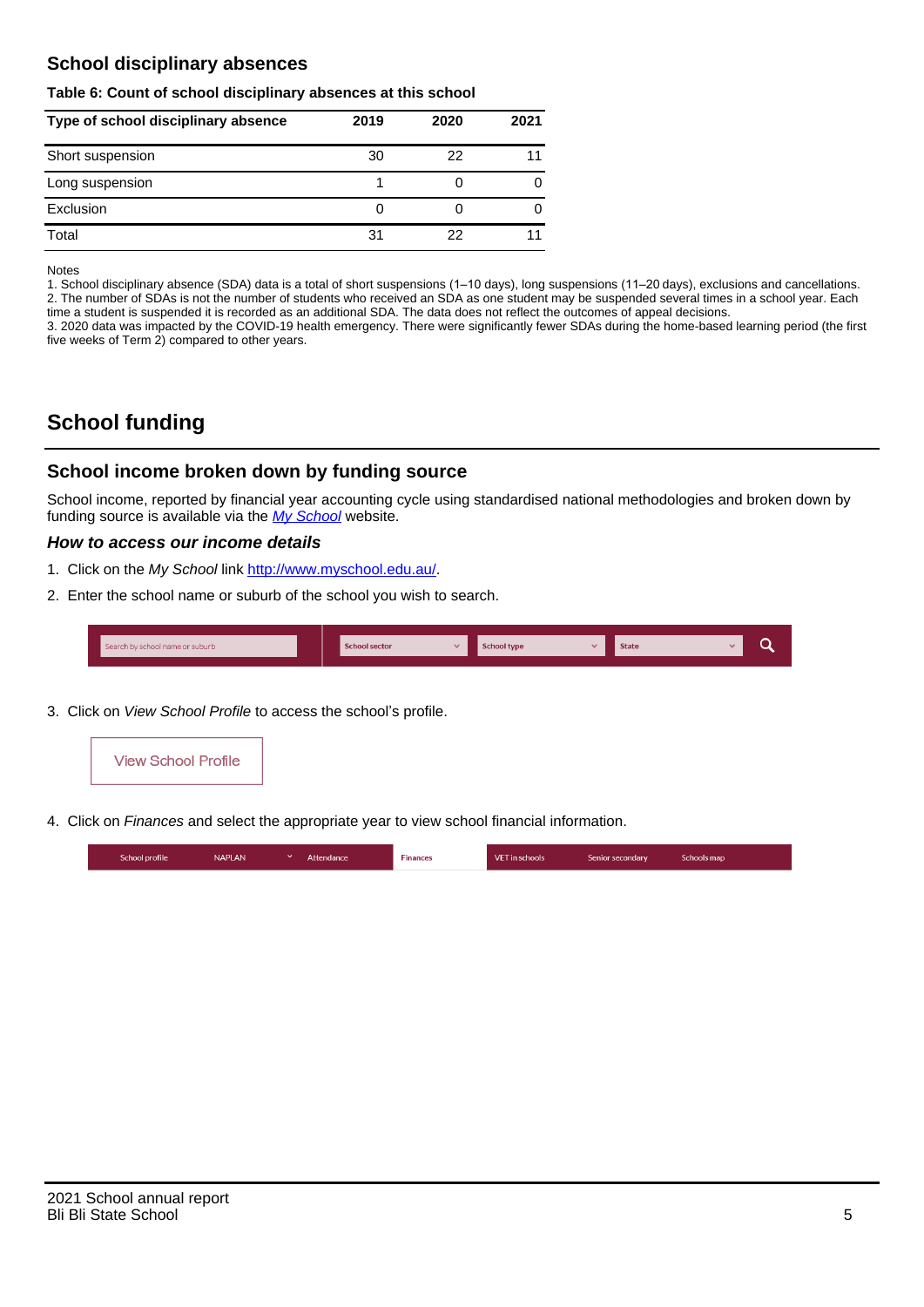# **Teacher standards and qualifications**

The Teacher registration eligibility requirements: Policy (p.1) states:

To be eligible for registration, a person must satisfy the Queensland College of Teachers (QCT) that they meet requirements regarding qualification and experience, or have otherwise met the requirements of the Australian Professional Standards for Teachers (APST). A person must also satisfy the QCT that they are suitable to teach and meet English language proficiency requirements. All these requirements are specified in the Act and the Education (Queensland College of Teachers) Regulation 2005 (the Regulation).

The qualifications required for teacher registration are successful completion of either -

- (a) a four-year initial teacher education program including teacher education studies of at least one year (e.g. a Bachelor of Education, or a double Bachelor degree in Science and Teaching) or
- (b) a one-year graduate initial teacher education program following a degree (e.g. a one-year Graduate Diploma of Education (Secondary) after a three-year Bachelor degree) or
- (c) another course of teacher education that the QCT is reasonably satisfied is the equivalent of (a) or (b). These are considered on a case-by-case basis.

For more information, please refer to the following link:

• <https://www.qct.edu.au/registration/qualifications>

# **Workforce composition**

## **Staff composition, including Indigenous staff**

#### **Table 7: Workforce composition for this school**

|                    | <b>Teaching staff</b> |      |      | Non-teaching staff |      |      | Indigenous staff |      |      |
|--------------------|-----------------------|------|------|--------------------|------|------|------------------|------|------|
| <b>Description</b> | 2019                  | 2020 | 2021 | 2019               | 2020 | 2021 | 2019             | 2020 | 2021 |
| Headcount          | 53                    | 54   | 54   | 29                 | 30   |      | <5               | <5   |      |
| <b>FTF</b>         | 42                    | 43   | 43   | 19                 | 20   | 19   | <5               | ה>   |      |

Notes

1. Teaching staff includes school leaders.

2. Indigenous refers to Aboriginal and Torres Strait Islander people of Australia.

3. FTE = full-time equivalent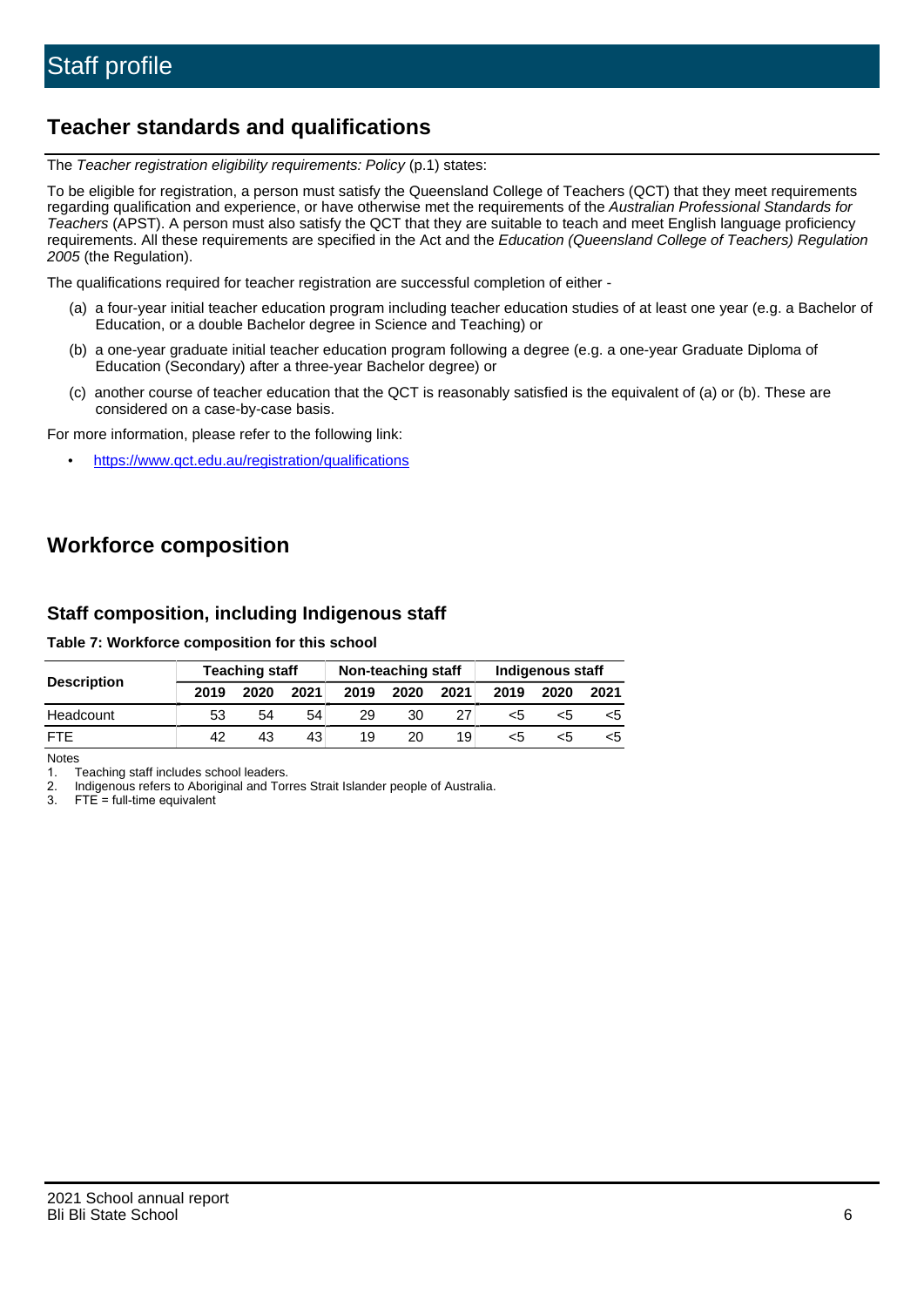# **Key student outcomes**

## **Student attendance**

Tables 8–9 show attendance rates at this school as percentages. In 2020, the COVID-19 health emergency affected student attendance in Queensland Government schools. Comparisons between 2020 and other years' attendance data should not be made.

#### **Table 8: Overall student attendance at this school**

| <b>Description</b>                                  | 2019 | 2020 | 2021 |
|-----------------------------------------------------|------|------|------|
| Overall attendance rate for students at this school | 92%  | 90%  | 91%  |

Notes

1. The attendance rate is the full- and part-time days attended as a percentage of enrolled school days.

2. Full-time students only.

#### **Table 9: Student attendance rates for each year level at this school**

| <b>Year Level</b> | 2019 | 2020 | 2021 |
|-------------------|------|------|------|
| Prep Year         | 93%  | 91%  | 90%  |
| Year <sub>1</sub> | 92%  | 90%  | 93%  |
| Year 2            | 92%  | 90%  | 92%  |
| Year <sub>3</sub> | 92%  | 91%  | 91%  |
| Year 4            | 92%  | 89%  | 91%  |
| Year 5            | 91%  | 90%  | 91%  |
| Year <sub>6</sub> | 93%  | 90%  | 91%  |

Notes

1. The attendance rate is the full- and part-time days attended as a percentage of enrolled school days.

2. Full-time students only.

3. DW = Data withheld to ensure confidentiality